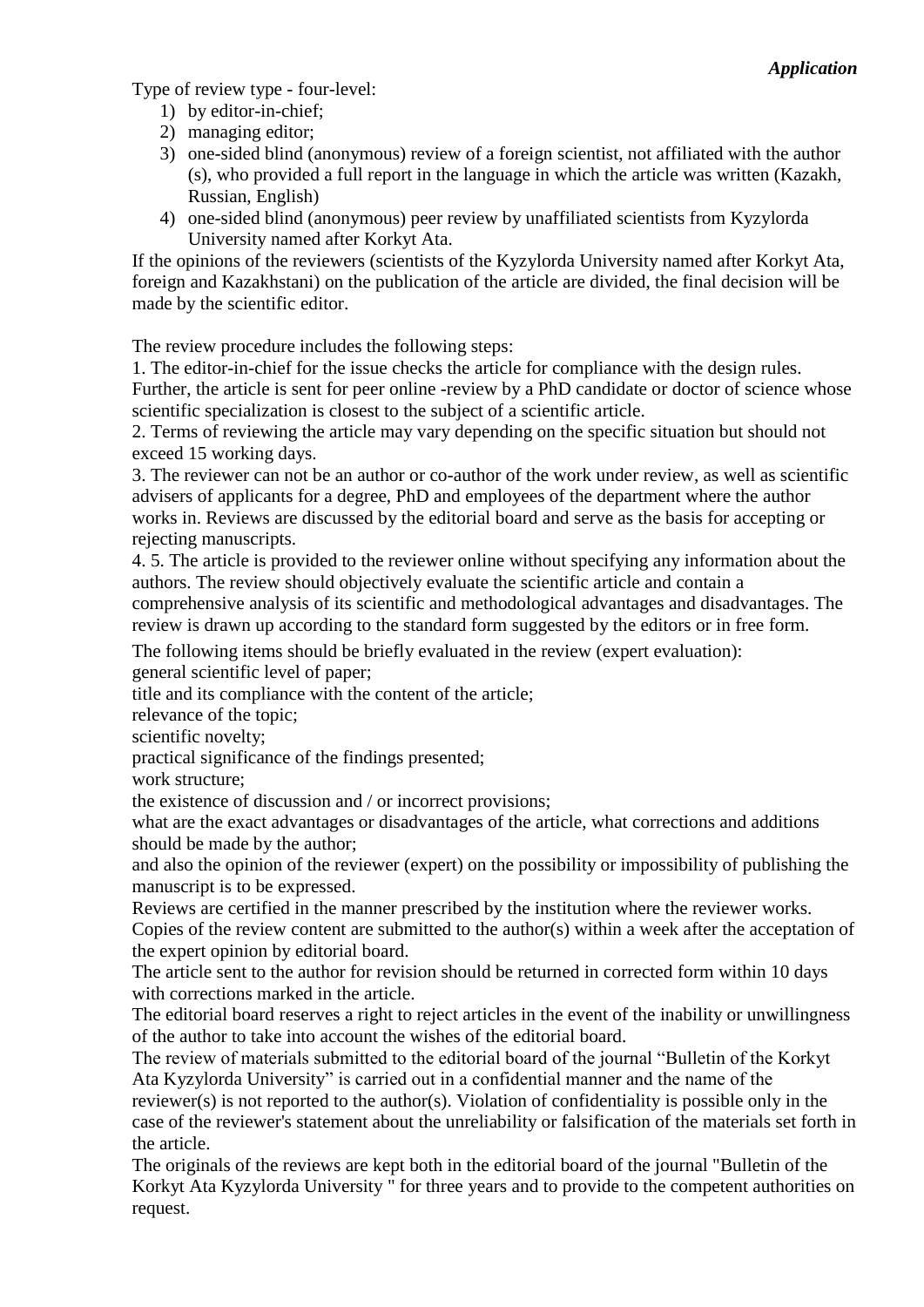### **REVIEW**

| Article title:      |  |
|---------------------|--|
|                     |  |
| Reviewer:           |  |
| Full name, academic |  |
| degree and title,   |  |
| position            |  |
| Date:               |  |

#### **Content evaluation**

# *Study object*

| Formulated clearly and accurately |  |
|-----------------------------------|--|
| Should be defined more clearly    |  |
| Not clear, should be reformulated |  |
| Reviewer's comment:               |  |

# *Theoretical foundations and explanations*

|                     | The author expresses an original point of view   |
|---------------------|--------------------------------------------------|
|                     | There are enough links to previous studies       |
|                     | Lack of links to other studies                   |
|                     | The theoretical background is missing or unclear |
| Reviewer's comment: |                                                  |

## *Information and data provided*

| New, original                                   |  |
|-------------------------------------------------|--|
| Expand and supplement already known information |  |
| Repeat already known information                |  |
| Obscure                                         |  |
| Reviewer's comment:                             |  |

#### *Research method*

| Well grounded and consistent                         |  |
|------------------------------------------------------|--|
| Insufficiently substantiated, should be reconsidered |  |
| Method unclear                                       |  |
| Not required for this kind of work                   |  |
| Reviewer's comment:                                  |  |

# *Problem solving and analysis of results*

| Very well grounded                   |
|--------------------------------------|
| Reasonable enough                    |
| Poorly grounded, should be revisited |
| Not clear and / or too abstract      |
| Descriptive work                     |